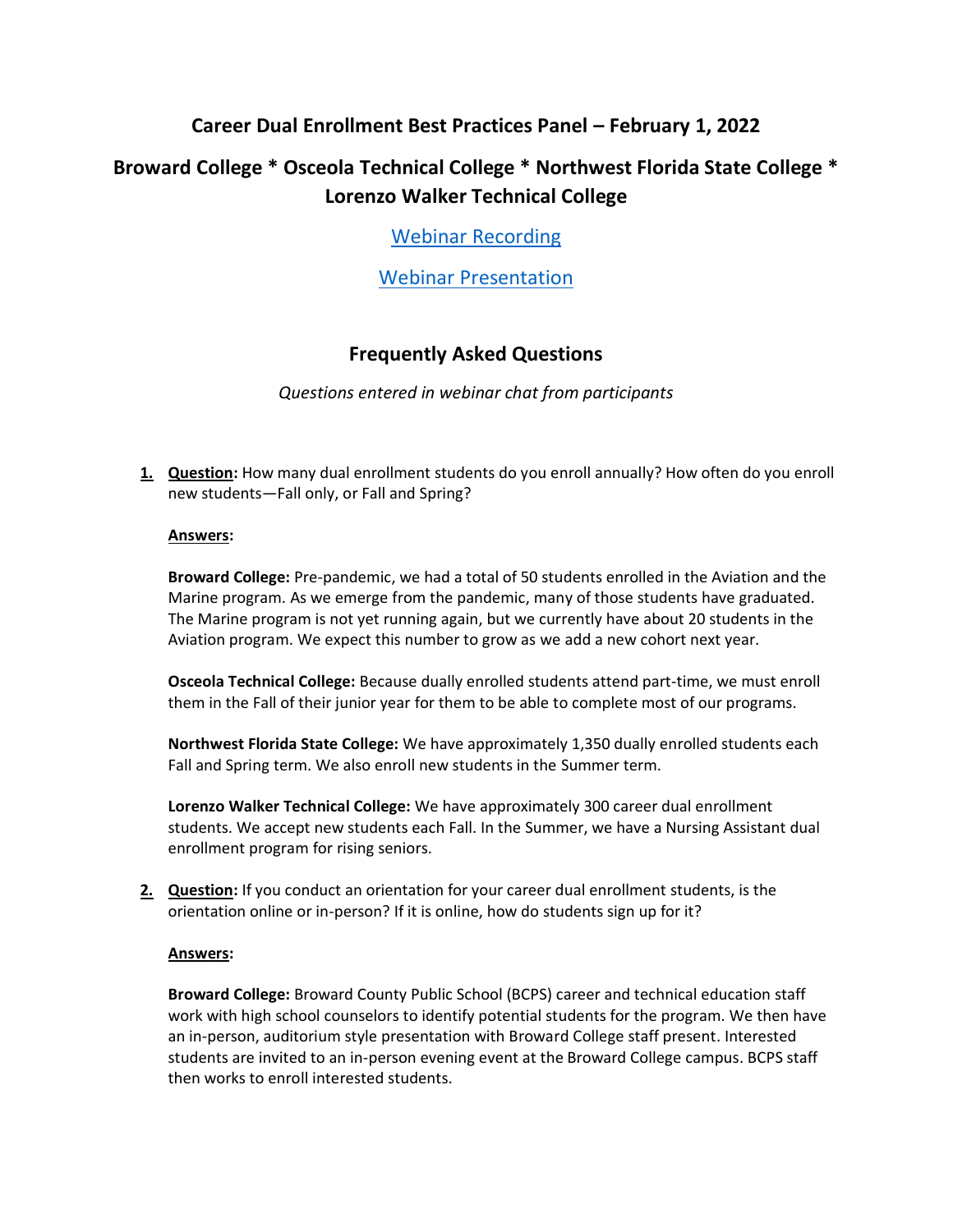**Osceola Technical College:** Currently, our orientation is online via Microsoft Teams. This allows for the flexibility of the parents to attend (requirement). We will be incorporating both online and in-person orientation options in the future.

**Northwest Florida State College:** Orientation is typically in-person, whenever possible. Often times, Northwest Florida State College participates in an orientation held on the high school campus.

**Lorenzo Walker Technical College:** Orientation is held in the evenings in-person, so parents can attend. Students and parents receive an overview of the program expectations and have an opportunity to meet the instructors.

**3. Question:** How do your dual enrollment students mix with the adult students regarding the curriculum if they are only there for part of the day? Are they in separate classes?

#### **Answers:**

**Broward College:** We run this program from 1:00-4:30pm. Historically, Broward College has not run these classes during this time. Therefore, it is only high school students in these classes. If needed in the future, we can and will allow adult students to register in courses if the high school sections do not fill.

**Osceola Technical College:** We set expectations in those classrooms where we have a mixture of dual enrollment and adult students from the very beginning. Statute requires us to provide the same expectations for our dual enrollment students as we do our adult students. For those blended classrooms with full-time adults and part-time dual enrollment students, our instructors differentiate the curriculum being taught where each group of students will be working on different tasks according to the occupational completion points they are working in.

**Northwest Florida State College:** Dual enrollment students are integrated into mainstream classes. However, there will be some schedule modification for the career pathways to enable the instructors to have instructional time with the high school students before the traditional students arrive.

**Lorenzo Walker Technical College:** Ten of the seventeen programs available to dual enrollment students are mixed with adult students.

**4. Question:** Were there any challenges with "buy in" for internal stakeholders?

#### **Answers:**

**Broward College:** Yes, there is a stigma with parents about workforce programs, in general. They are seen as 'less than,' so we showed them educational pathways that could earn their student a Bachelor of Science in Aviation at Broward College. We highlight that there are many exit points where the student can start their career, as it is important to parents to show a direct path to a bachelor's degree.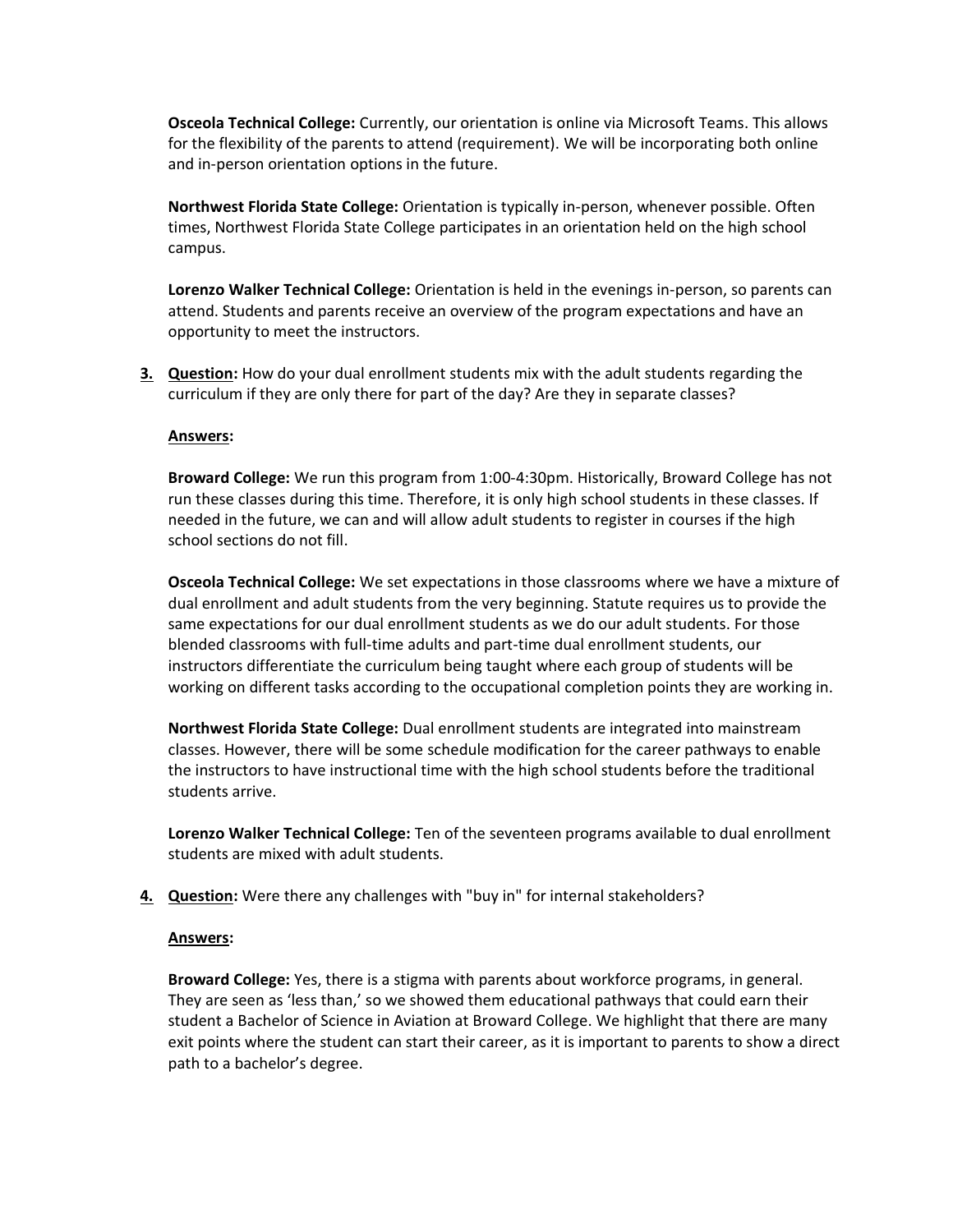**Osceola Technical College:** Our instructors were all on board with dual enrollment students in their classroom. We must continually communicate that they are to be treated just like adults as they progress through the curriculum. They are all earning the same occupational completion points and industry certifications.

**Northwest Florida State College:** There are no challenges for internal stakeholders. The mindset is to serve the students in every way possible. It is important to note that there is a challenge in offering career dual enrollment in areas that the school systems currently provide career and technical education, such as Welding. The systems are only interested in career dual enrollment for areas that they are unable to provide themselves, such as Aviation. There has been interest expressed for career dual enrollment to be offered for programs in the medical field.

**Lorenzo Walker Technical College:** We have been offering dual enrollment for so long that it has become our way of working.

**5. Question:** If your students are doing career dual enrollment for the full day, how and when do they earn their required high school graduation classes?

#### **Answers:**

**Broward College:** Students attend their traditional high school classes in the morning. They are registered for six standard academic classes. (BCPS has an 8 period A/B schedule)

**Osceola Technical College:** The only time we allow a student to enroll full-time is if they have already met their graduation requirements. These students typically come from a 4x4 school or have advanced their coursework through a virtual school option.

**Lorenzo Walker Technical College:** On occasion we will have a career dual enrollment student enrolled for the full day. In cases such as this, virtual instruction, such as Florida Virtual School, is utilized for their high school graduation course(s).

**6. Question:** How are your career dual enrollment programs funded? Does the district pay the tuition on career dual enrollment students?

#### **Answers:**

**Broward College:** Yes, the school district pays the standard rate of tuition of \$71.98 per credit, based on Florida Statute 1007.271, to Broward College. The school district also pays for the instructional materials. Broward College covers any additional costs outside of the amount billed to the school district.

**Osceola Technical College:** We receive some federal funding for these students. Our district does pay a portion of the 25% balance that we would normally get from tuition and/or fees.

**Northwest Florida State College: T**he districts pay the tuition for ALL dual enrollment students, as agreed upon in the articulation agreement.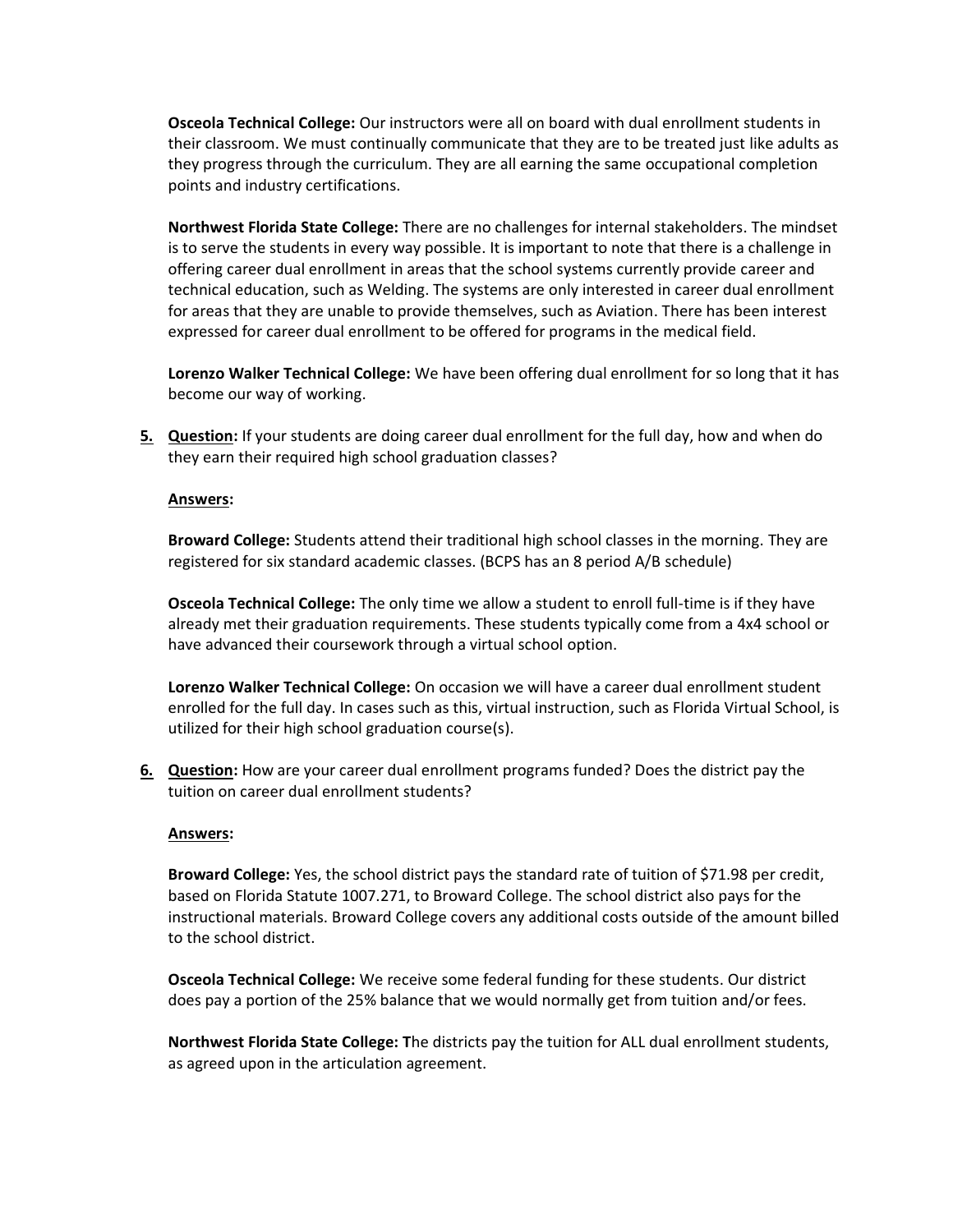**Lorenzo Walker Technical College:** The district provides us with some funds for textbooks and supplies. Funds provided are not sufficient to meet the needs of students. The school is always looking for funds to help support the unmet needs. The Richard M. Schulze Family Foundation has been a big supporter of the dual enrollment program. Recently the school was the beneficiary of trust and local community organizations, such as the Rotary Club of Pelican Bay, to help raise funds to support dual enrollment programs.

**7. Question:** How many periods does your school have a day?

#### **Answers:**

**Broward College:** BCPS has an 8 period A/B schedule where the student attends four classes per day. On an 'A' day students will go to classes 1, 2, 3, LUNCH, and then 4. On a 'B' day students will go to classes 5, 6, 7, LUNCH, and then 8.

**Osceola Technical College:** We do not have periods in our day. We split our day into two sessions, AM/PM, which each consist of 3-hour increments.

**Northwest Florida State College:** Schools in the local districts run a 7-period schedule.

**Lorenzo Walker Technical College:** Dual enrollment students are on a block schedule – Morning block is 7:15 a.m. to 10:15a.m.; Afternoon block is from 10:53 a.m. to 1:53 p.m.

**8. Scenario**: We have a 6-period day in Alachua, which is one of our challenges with career dual enrollment. Students need six credits in all four years.

**Question**: Can you all offer any suggestions for a school district on how to incorporate career dual enrollment into their schedule, considering the challenges of the 6-period day?

#### **Answers:**

**Broward College:** Remove period 6 (make it an elective) and require an extended school day so students can take advantage of the opportunity.

**Osceola Technical College:** I would try to incorporate a 2-3 period block to accomplish this. Equate this to years ago when students were required to have 90 minutes of uninterrupted time in a reading class if they had not passed the FCAT/FSA – this strategy would work to incorporate your dual enrollment students. You would want to back out of the hours of the program into how many periods a day you would need across the number of years you would offer the program. Be cognizant that many of the technical programs do require a student to be a certain age and/or have industry standards for the age the students can start in a program.

**Northwest Florida State College:** We have found it best to offer classes to high school students during the first two periods of their school day. They would then return to their high school campus for the remainder of the day.

**Lorenzo Walker Technical College:** We offer an extended day for dual enrollment and have students attend during the Summer term. We have several programs for students to attend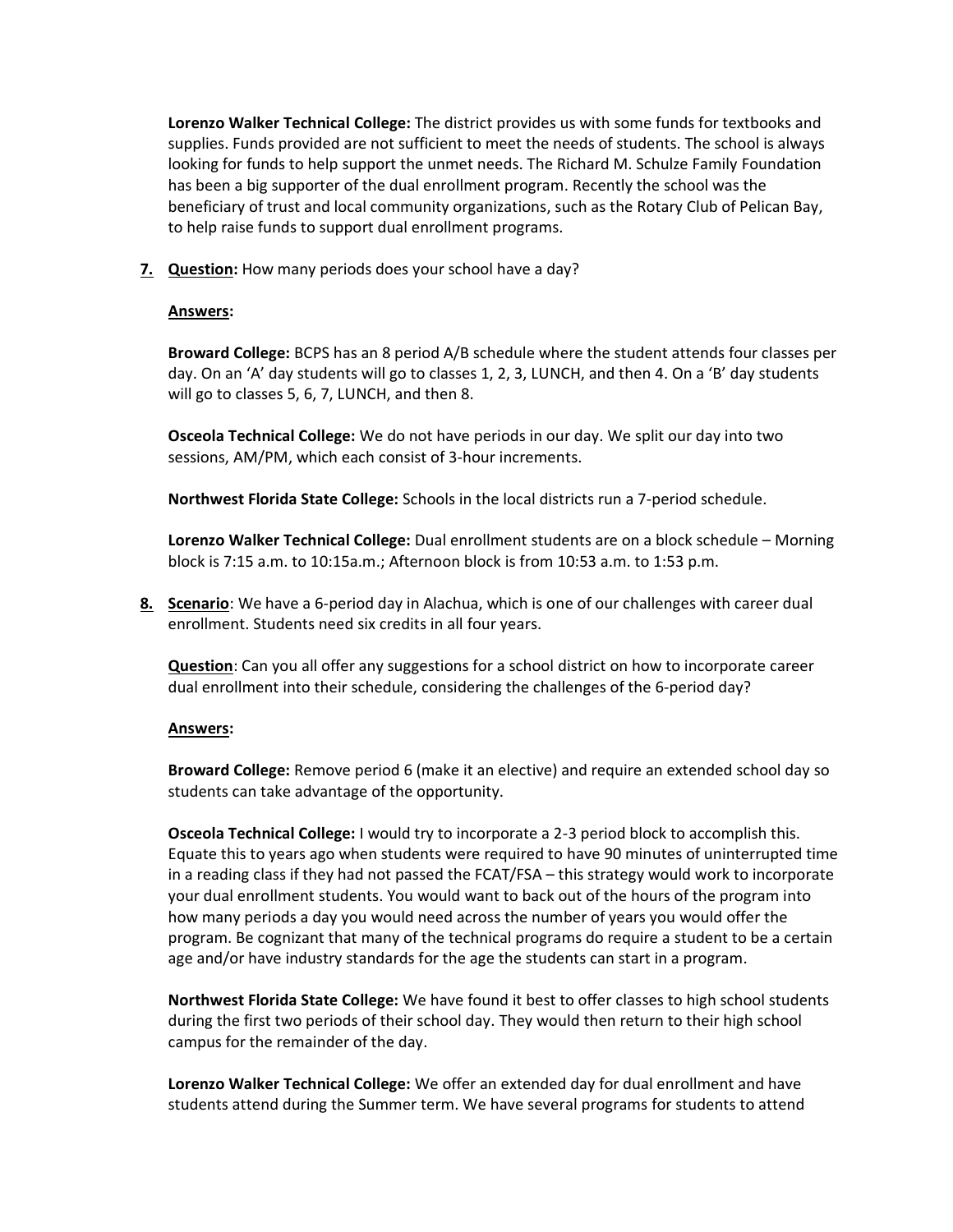between their junior and senior year in order to complete their career and technical education program. You can also have students take their academics through Florida Virtual School so they can attend the career dual enrollment courses during the time offered.

**9.** Question: Please explain how you are able to do CTE in credit hours vs clock hours.

#### **Answers:**

**Broward College:** Broward College does not offer any PSAV programs any longer, so all our career and technical education courses are in-house credit.

**Osceola Technical College:** Osceola Technical College only offers clock hours. Florida College System institutions have the option to offer both.

**Northwest Florida State College:** There are no issues with offering the credit hour courses. With the clock hour courses, each instructor has developed a special track of courses that can be offered to align with a semester offering. For example: Airframe 1 would be offered during the semester for the time needed to ensure that the required 110 clock hours were met. This might require a Monday-Friday class from 7:00 a.m.-8:30 a.m.

**Lorenzo Walker Technical College:** We only offer clock hours.

**10. Question:** Can you provide more information on 'Remind' and how you use it with your students? If you do not use 'Remind,' what other methods of communication do you use with your students?

### **Answers:**

**Broward College:** Broward College does not use Remind. Most of our communication goes through the school counselors, but we also have a system that allows us to email and text students in a group if needed.

**Osceola Technical College:** We have district-wide and school-wide 'Remind' accounts. Teachers also have the option to utilize the 'Remind' account for their classes. We use this as a school to inform students of upcoming events or "need-to-know" information.

**Northwest Florida State College:** We utilize 'Liaison' for mass email communication. We have discussed 'Remind;' however, that would be a lot a work on the front end to enter 1,400 students and then maintain it each term.

**Lorenzo Walker Technical College:** As a campus, we use Canvas and FOCUS for mass communication. Some of our teachers use 'Remind' to communicate directly with students.

**11. Broward College Question:** For the Aviation program, did you need to work with the FAA and get special approvals? If so, can you share the process?